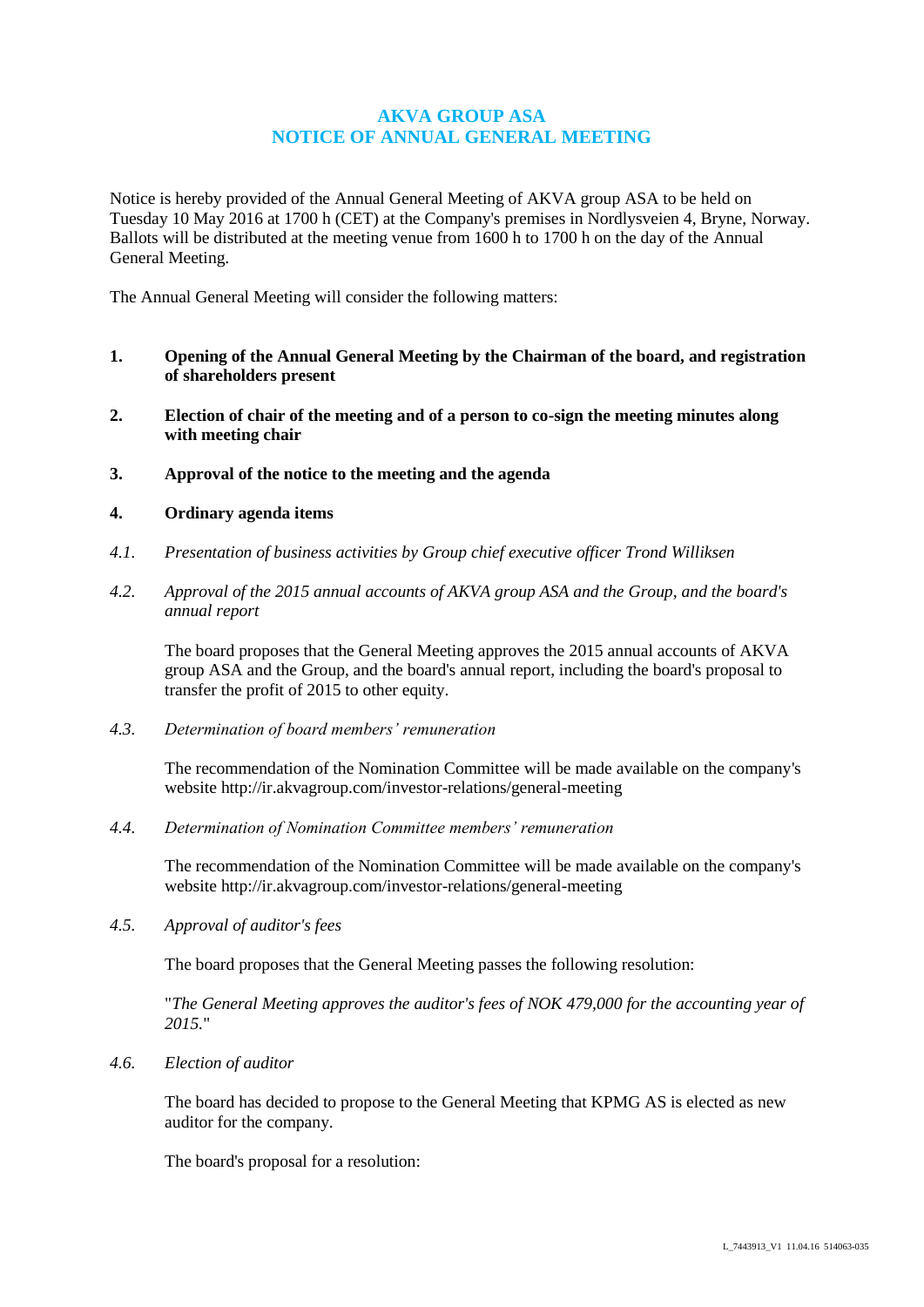"*KPMG AS is elected as auditor for the company.*"

The Audit Committee has given the following statement to the proposal:

"*AKVA group has had the same auditor since 2002 (ERNST & YOUNG AS), and the company has therefore run a tender process including the "big four" audit firms. In their evaluation of the tenders, the company and the Audit Committee have placed particular emphasis on the following:* 

- *Composition of the core audit team*
- *Presence in all "AKVA countries"*
- *Quality of related services, i.e. tax, transfer pricing, etc.*

*Based on the process described, including tender documents received, meetings with the audit firms, reference checks, price and follow-up questions to the candidates, the Audit Committee supports the board's proposal to appoint KPMG as new external auditor for the Group in the next Annual General Meeting in May 2016."*

*4.7. Advisory vote on the board's guidelines for the remuneration of leading employees*

The board's statement is made available on the company's website <http://ir.akvagroup.com/investor-relations/general-meeting>

The General Meeting shall hold an advisory vote regarding the board's guidelines for determination of salary and other remuneration to leading employees of the company other than schemes where compensation to leading employees is linked to shares or the developments in the price of the company's shares or of the shares in any other group company.

The board proposes that the General Meeting passes the following resolution:

"*The General Meeting endorses item 2 of the board's statement on the determination of salary and other remuneration to leading employees of the company.*"

*4.8. Approval of the board's guidelines for share-linked incentive arrangements for leading employees*

The board's statement is made available on the company's website <http://ir.akvagroup.com/investor-relations/general-meeting>

The General Meeting shall hold a binding vote regarding the board's guidelines for determination of salary and other remuneration to leading employees linked to shares or the developments in the price of the company's shares or of the shares in any other group company.

The board proposes that the General Meeting passes the following resolution:

"*The General Meeting approves item 3 of the board's statement on the determination of salary and other remuneration to leading employees of the company.*"

*4.9. Consideration of the board's statement on corporate governance in accordance with the Norwegian Accounting Act section 3-3 b*

The company is obliged to give an account on corporate governance, in accordance with the Norwegian Accounting Act. The board's statement is included in the board's annual report for 2015. The board's statement shall be considered at the Annual General Meeting, in accordance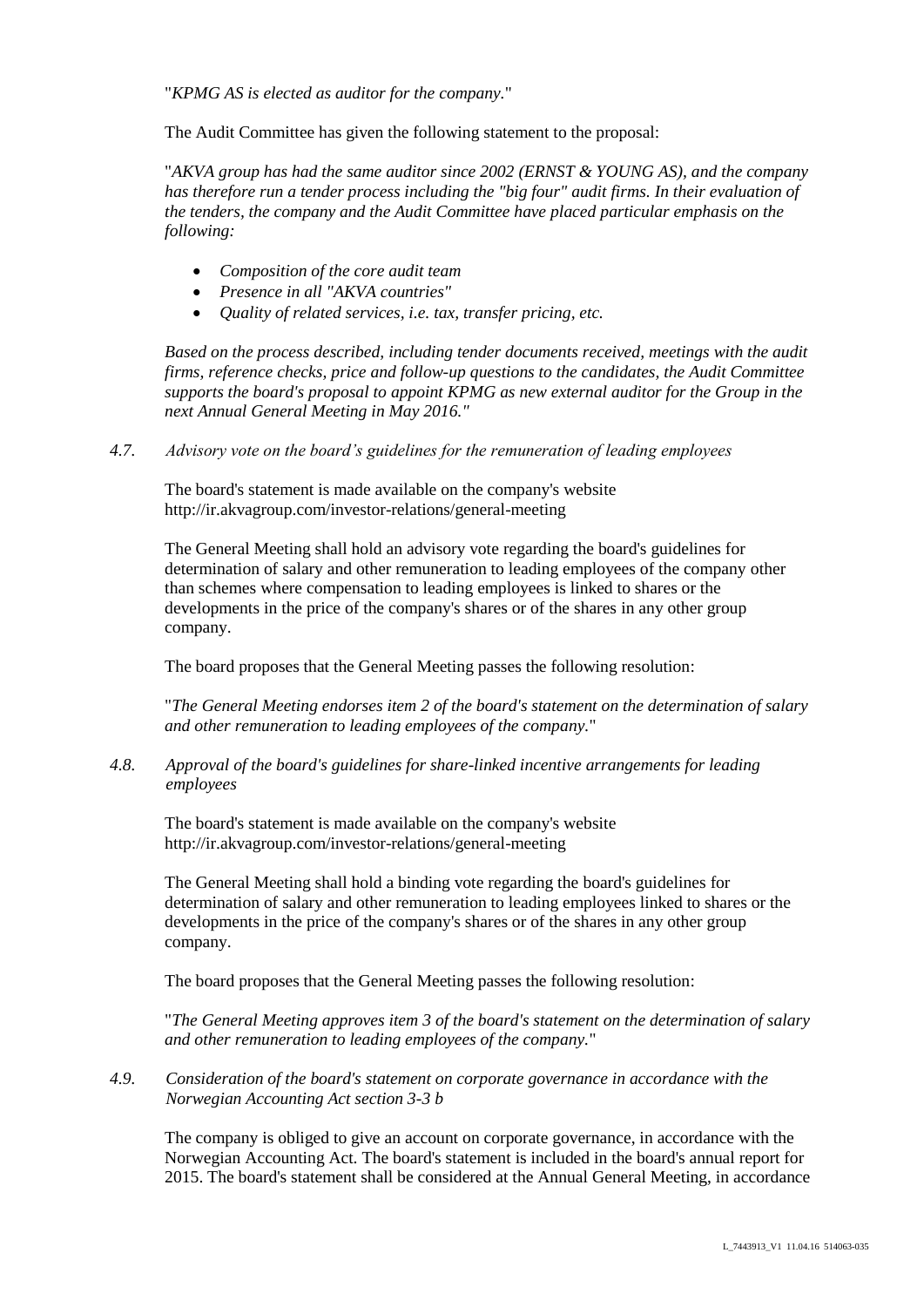with the Norwegian Public Limited Liability Companies Act section 5-6. The board proposes that the General Meeting passes the following resolution:

"*The General Meeting endorses the board's statement on corporate governance, included in the annual report.*"

### *4.10. Election of board members*

The recommendation of the Nomination Committee will be made available on the company's website<http://ir.akvagroup.com/investor-relations/general-meeting>

## *4.11. Election of Nomination Committee members*

The recommendation of the Nomination Committee will be made available on the company's website<http://ir.akvagroup.com/investor-relations/general-meeting>

## **5 Authorization to increase the share capital**

At the General Meeting of 7 May 2015, the board was authorised to increase the company's share capital by up to NOK 2,583,430. The authorisation is in force until the Annual General Meeting in 2016, however, not later than until 30 June 2016.

To ensure the completion of the Company's strategic goals in the best possible way, the board proposes that the General Meeting grants the board a new authorization to carry out one or several capital increases.

The purpose of the authorization is to give the board the opportunity to raise additional capital quickly and efficiently in connection with funding of further development and growth of the business. Accordingly, it would be appropriate to give the board the opportunity to make a continuous assessment of and respond to the need for additional capital.

The board's proposal does not permit the pre-emptive right of shareholders to subscribe for shares pursuant to section 10-4 of the Public Limited Liability Companies Act to be waived.

The board proposes that the General Meeting passes the following resolution:

*"The board is authorized to increase the company's share capital by up to NOK 2,583,430, through subscription of new shares. The authorization does not authorize the board to waive the pre-emptive right of shareholders pursuant to section 10-4 of the Public Limited Liability Companies Act (the "Act"), nor carry out a capital increase through payments in nonmonetary assets, nor incur special obligations on behalf of the company as set out in section 10-2 of the Act, nor decisions on mergers pursuant to section 13-5 of the Act, and may not be used in connection with the company's option program.*

*The authorization shall be in force until the earlier of the time of the Annual General Meeting in 2017 and 30 June 2017. This authorization replaces all previous authorizations to the board to increase the company's share capital."*

### **6. Authorisation to purchase own shares**

At the General Meeting of 7 May 2015, the board was authorised to purchase the company's own shares up to a total nominal value of NOK 645,857, which equals to approximately 2.5 % of the Company's share capital. The authorisation is in force until the Annual General Meeting in 2016, however, not later than until 30 June 2016. A new authorisation to purchase own shares will provide the board with desired flexibility and opportunity, inter alia in connection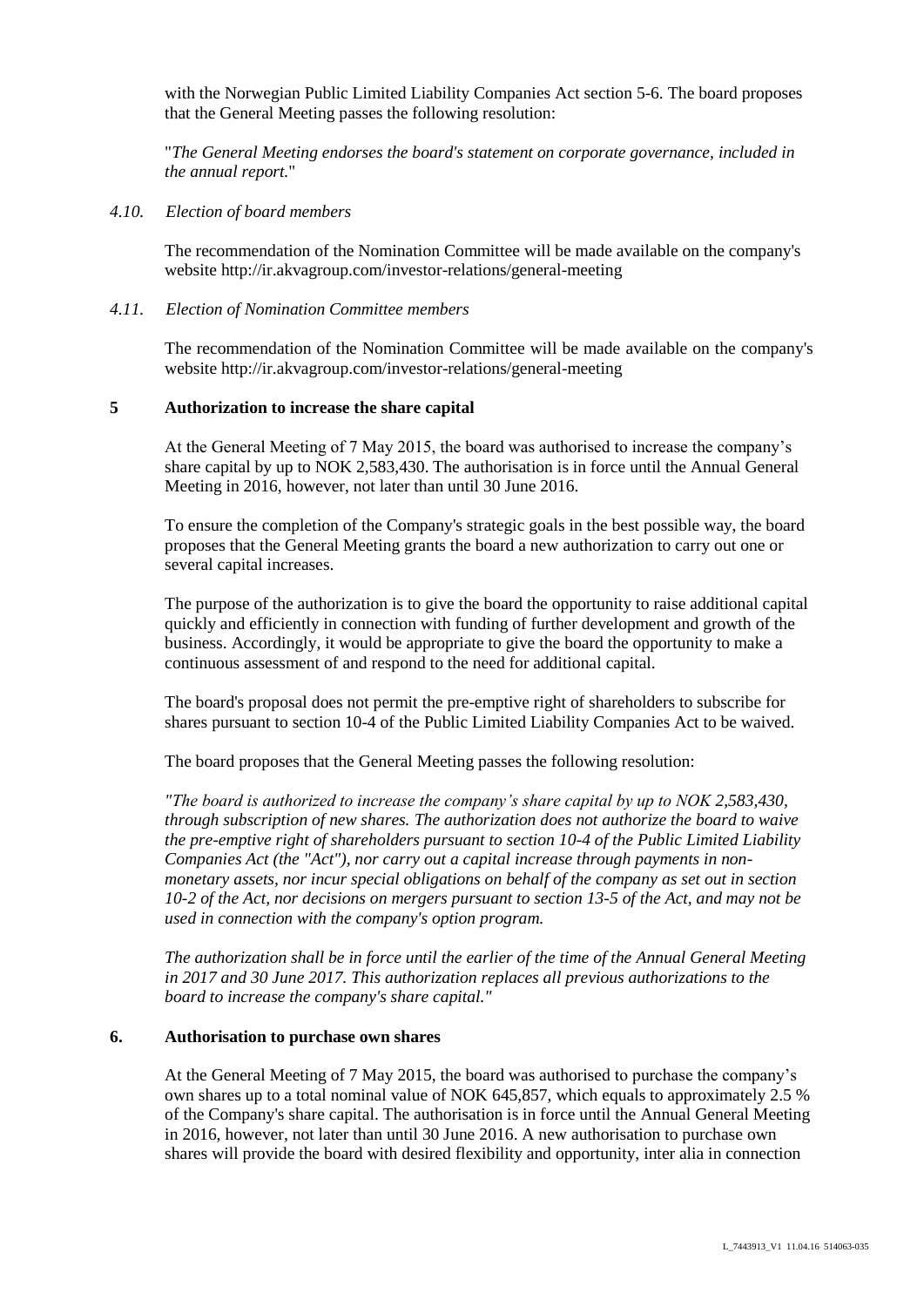with acquisitions where the consideration shall consist of shares in the company. The board accordingly proposes that the General Meeting passes the following resolution:

*"The board is, pursuant to Section 9-2 to 9-4 of the Public Limited Liability Companies Act, authorized to purchase and hold shares in the Company. The shares to be acquired under this authorization shall not be acquired at a higher value than at market terms on a regulated market where the shares are traded.*

*This authorization may be used one or several times. The maximum face value of the shares which the Company may acquire pursuant to this authorization is in total NOK 645,857 which equals to approximately 2.5 % of the Company's share capital.*

*Acquisition of shares pursuant to this authorization may only take place if the Company's distributable reserves according to the most recent balance sheet exceed the remuneration for the shares to be acquired. The board is free to determine how the company's own shares will be acquired and sold, provided an acquisition under this authorization must be in accordance with prudent and good business practice, with due consideration to losses which may have occurred after the balance-sheet date or to such expected losses.*

*The authorisation shall be in force until the Annual General Meeting in 2017, however, not later than until 30 June 2017. This authorization replaces the authorization to the board to purchase own shares, given by the General Meeting on 7 May 2015."*

### **7. Authorisation to the board to approve the distribution of dividends**

Reference is made to the company's dividend policy which shall contribute towards maximizing the value of shareholders' investments. The level of dividends paid by the company should reflect the current and anticipated cash generating potential of the company. The company is targeting a net interest-bearing debt-to-equity ratio of less than 0.5x. When the targeted level is reached, at least 60% of the annual free cash flow after operational and financial commitments is intended to be distributed as dividend through semi-annual distributions from the company.

The company's financial result in 2015 enables dividend distributions as set out in the company's dividend policy. In order to facilitate semi-annual distributions of dividends in line with the company's dividend policy, to the extent deemed appropriate based on the company's financial situation, the board proposes that the general meeting passes the following resolution:

*"The board of directors is authorised pursuant to the Public Limited Liability Companies Act § 8-2(2) to approve the distribution of dividends based on the Company annual accounts for 2015. The authorisation also includes distribution in the form of repayment of paid-in-capital.* 

*The authorisation may be used to approve the distribution of dividends up to an aggregated amount of NOK 75,000,000.* 

*The authorisation is valid for dividends from and including the second quarter of 2016 and until the Annual General Meeting in 2017, however, not later than until 30 June 2017.*

*The board determines from which date the shares will be traded ex-dividend.* 

*This authorization replaces the authorization to the board to approve the distribution of dividends, given by the General Meeting on 7 May 2015."*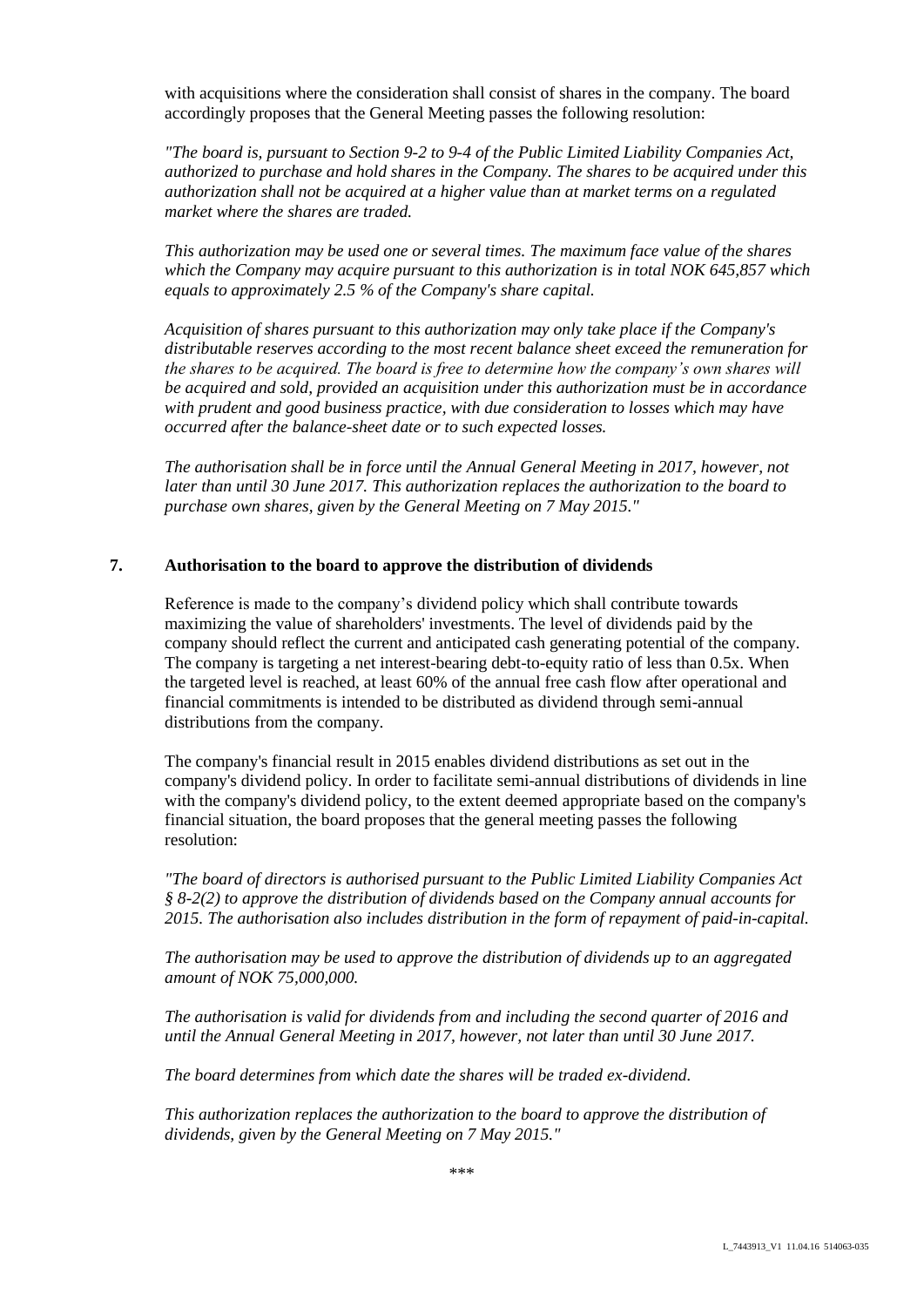#### **The shares of the company and the right to vote for shares**

The company's share capital is NOK 25,834,303 divided into 25,834,303 shares. Each share is entitled to one vote.

Each shareholder has the right to vote for the number of shares owned by the shareholder and registered on an account in the Norwegian Central Securities Depository (VPS) belonging to the shareholder at the time of the Annual General Meeting. If a shareholder has acquired shares and the share acquisition has not been registered with the Norwegian Central Securities Depository (VPS) at the time of the Annual General Meeting, voting rights for the acquired shares may only be exercised if the acquisition is reported to VPS and proven at the Annual General Meeting. In case of ownership transfer, the parties may agree that the seller can exercise the shareholder rights until the rights have been assumed by the acquirer.

Voting rights for shares registered in VPS accounts belonging to custodians, cf. the Public Limited Liability Companies Act § 4-10, may, from the company's point of view, not be exercised either by the beneficial owner or the custodian. However, the beneficial owner of the shares may exercise voting rights if he proves that he has taken the necessary actions to terminate the custodianship of the shares and that the shares will be transferred to an ordinary VPS account in the name of the owner. If the owner can prove that he has initiated such measures and that he has a real shareholder interest in the company, he may, in the opinion of the company, vote for the shares even if they are not yet registered in an ordinary VPS account.

### **The shareholders' rights**

A shareholder cannot demand that new items are added to the agenda when the deadline for such request has expired, cf. § 5-11 second sentence of the Public Limited Liability Companies Act.

A shareholder has the right to make proposals for a resolution regarding the items which will be considered by the General Meeting.

A shareholder has the right to require the members of the Board of Directors and the General Manager to provide necessary information to the General Meeting that may influence the approval of the annual accounts and the annual report, items which have been presented to the shareholders for decision, the company's financial position, including information on other companies in which the company participates, and other items to be considered at the Annual General Meeting, unless the information requested may not be disclosed without causing disproportionate damage to the company.

If additional information is necessary, and an answer cannot be given at the Annual General Meeting, a written answer shall be prepared within two weeks from the date of the Annual General Meeting. Such answer shall be available to the shareholders at the company's premises and be sent to shareholders requesting the information. If the answer is considered material for evaluation of the circumstances mentioned in the previous paragraph, the answer should be sent to all shareholders with known address.

#### **Registration of attendance to the Annual General Meeting**

Shareholders who wish to participate at the Annual General Meeting, either in person or by proxy, must complete and submit the attached attendance form or the attached form of proxy, to AKVA group ASA, v/Svein Grude, Post box 271, Nordlysveien 4, 4349 Bryne and by email investorrelations@akvagroup.com. In case the shareholder is a legal entity, a certificate of registration must accompany the attendance form. Otherwise, the shareholder must bring a certificate of registration to the General Meeting. We kindly request that the attendance form is received by AKVA group ASA no later than Monday 9 May 2016, at 12:00 h local time, Bryne.

#### **Proxy**

A shareholder, who is not present at the General Meeting in person, may grant proxy to a nominated proxy holder. Any proxy form not naming any particular proxy holder will be deemed given to the chairman of the board or a person designated by him. Enclosed with the Notice of Annual General Meeting is a form for granting proxy. We kindly ask you to send the proxy by post to AKVA group ASA, v/ Svein Grude, Post box 271, Nordlysveien 4, 4349 Bryne and by email investorrelations@akvagroup.com. In case the shareholder is a legal entity, a certificate of registration must be enclosed to the form of proxy. Online registration of proxy with voting instructions is not possible.

Shareholders may also grant proxy with voting instructions. A separate proxy form for such detailed voting instructions is enclosed with the Notice of Annual General Meeting. Proxy with voting instructions should be sent by post AKVA group ASA, v/ Svein Grude, Post box 271, Nordlysveien 4, 4349 Bryne and by email investorrelations@akvagroup.com.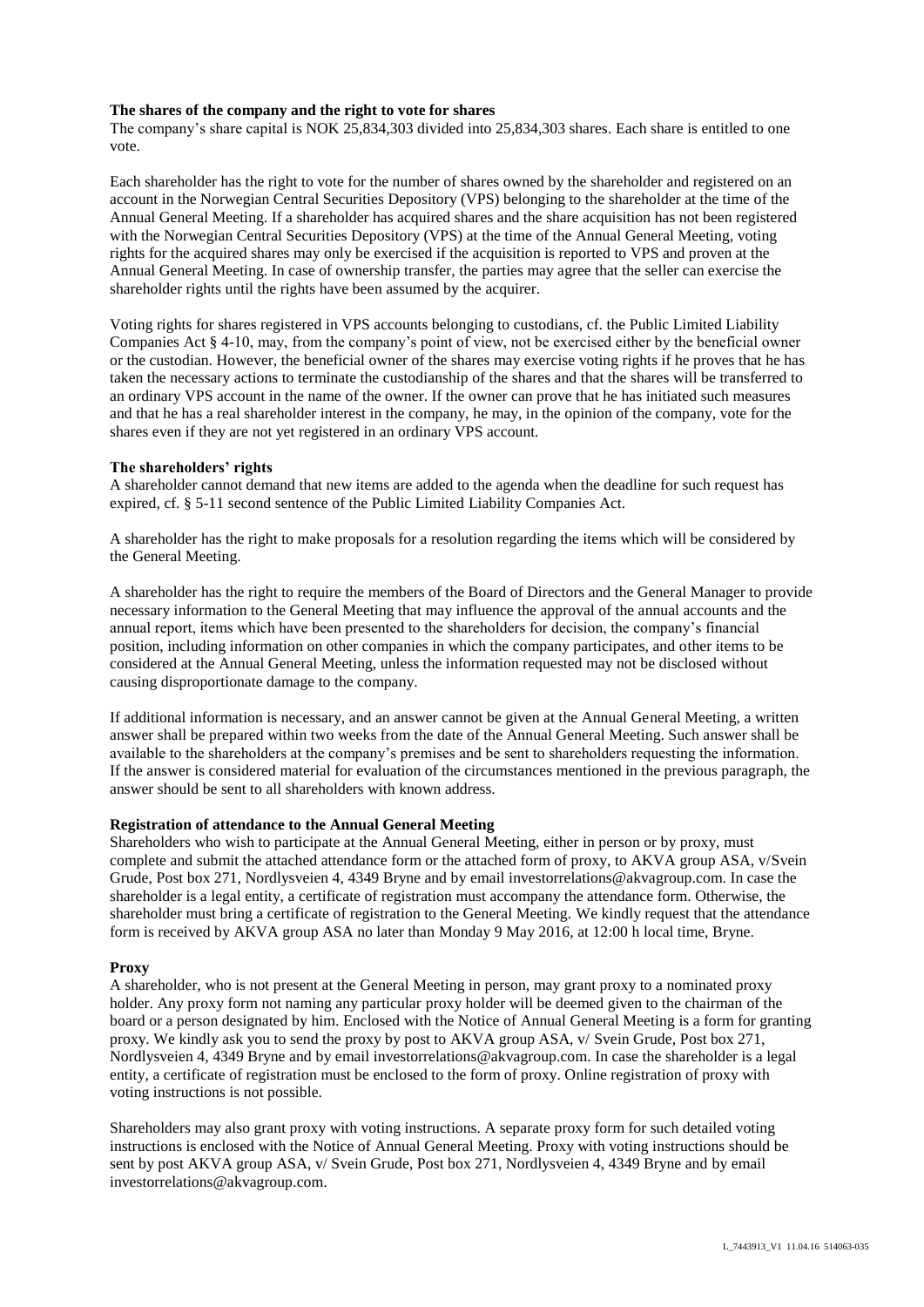We kindly request that all proxies, with and without instructions, are received by AKVA group ASA no later than Monday 9 May 2016, at 12:00 h local time, Bryne. Proxies not received by the company within the deadline, must be presented at the General Meeting in original (accompanied by a certificate of registration if the shareholder is a legal entity).

#### **Documents and proposals for resolutions**

In accordance with article 8 of the company's Articles of Association, documents regarding matters which are dealt with at the General Meeting are displayed on the company's website [http://ir.akvagroup.com/investor](http://ir.akvagroup.com/investor-relations/general-meeting)[relations/general-meeting,](http://ir.akvagroup.com/investor-relations/general-meeting) and are consequently not distributed together with the notice. Nevertheless, each shareholder has the right to have the documents sent to him or her free of charge, upon request to the company. Shareholders may request the documents from the company by e-mail investorrelations@akvagroup.com or by post to AKVA group ASA, v/ Svein Grude, Post box 271, Nordlysveien 4, 4349 Bryne. The company's website also displays the proposals for resolutions on the items on the agenda.

\*\*\*

In accordance with section 5-12 (1) of the Norwegian Public Limited Liability Companies Act, the Chairman of the board, Hans Kristian Mong will open the General Meeting.

The Notice of the General Meeting and additional information related to the General Meeting is also available at the Company's website www.akvagroup.com

\*\*\*

# 11 April 2016 AKVA group ASA The Board of Directors

Enclosure: Notice of Attendance/Proxy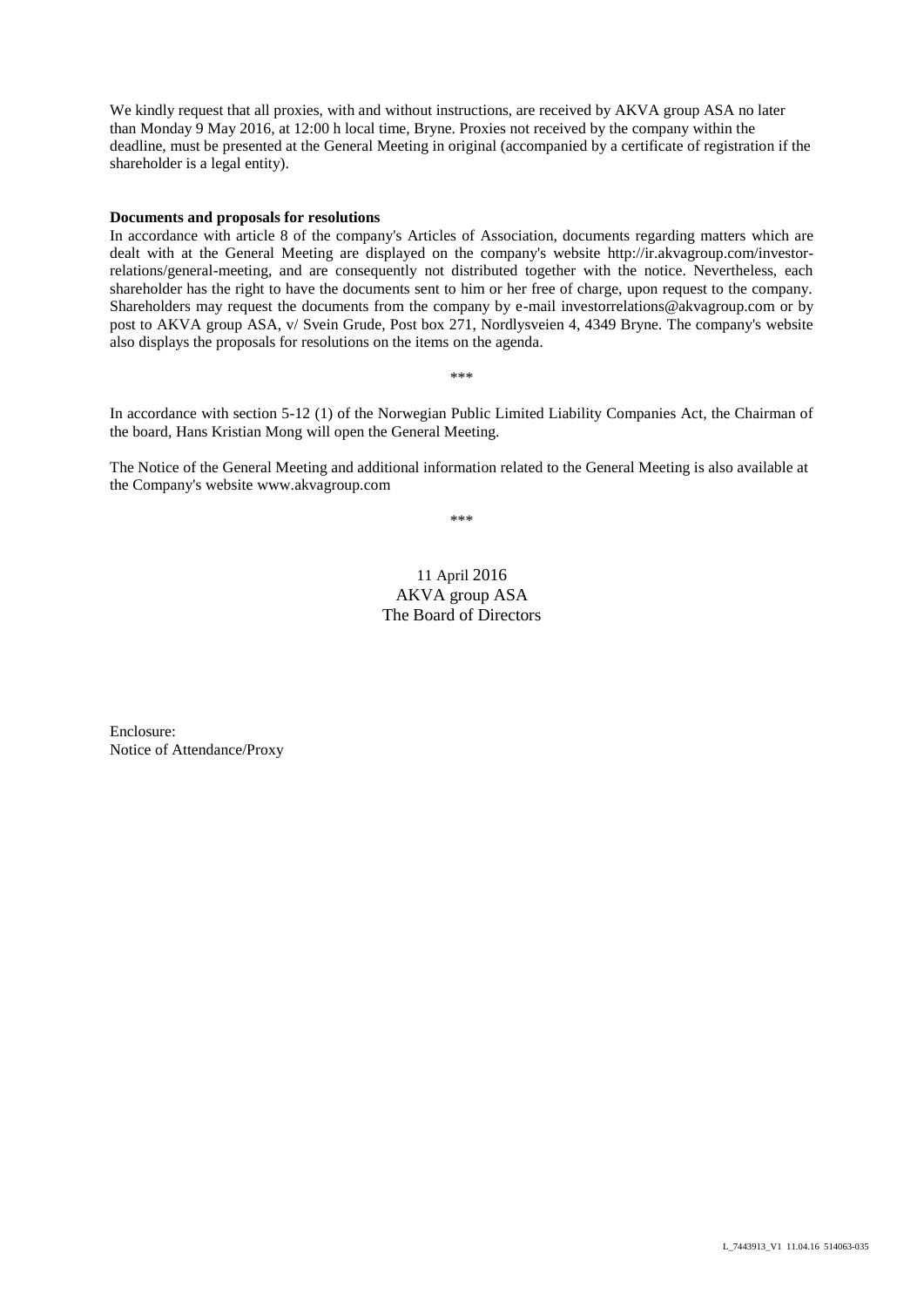#### **ATTENDANCE FORM, ANNUAL GENERAL MEETING**

*Shareholders who wish to attend the Annual General Meeting of AKVA group ASA to be held on 10 May 2016 at Bryne, must send this form by post to AKVA group ASA, v/ Svein Grude, Post box 271, Nordlysveien 4, 4349 Bryne and by email investorrelations@akvagroup.com. The attendance form should be received by AKVA group ASA no later than 9 May 2016 at 12:00 h local time, Bryne. In case the shareholder is a legal entity, a certificate of registration must accompany the attendance form.* 

|            |                                                      | In case the shareholder is a legal entity, it will be represented by: |                                                                                                                   |  |  |
|------------|------------------------------------------------------|-----------------------------------------------------------------------|-------------------------------------------------------------------------------------------------------------------|--|--|
|            |                                                      |                                                                       | Person who represents the entity                                                                                  |  |  |
|            |                                                      |                                                                       | (to grant proxy, please use the form of proxy below)                                                              |  |  |
|            |                                                      |                                                                       | (shareholders name in capital letters) will attend at AKVA group ASA's Annual                                     |  |  |
|            | General Meeting, 10 May 2016 at 17:00, and vote for: |                                                                       |                                                                                                                   |  |  |
|            |                                                      | own shares                                                            |                                                                                                                   |  |  |
|            |                                                      | other shares in accordance with enclosed proxy                        |                                                                                                                   |  |  |
| A total of | .                                                    | shares.                                                               |                                                                                                                   |  |  |
|            |                                                      |                                                                       |                                                                                                                   |  |  |
| Place/date |                                                      |                                                                       | Shareholder's signature<br>(Sign only by own attendance. To grant proxy, please)<br>use the form of proxy below.) |  |  |

#### **PROXY (WITHOUT VOTING INSTRUCTIONS)**

*This form of proxy is for proxy without voting instructions. A shareholder who wishes to grant proxy with voting instructions, shall use the form on the next page. If you are not able to attend the Annual General Meeting, a nominated proxy holder can be granted your voting authority. Any proxy not naming proxy holder will be deemed given to the chairman of the board or a person designated by him. In case the shareholder is a legal entity, a certificate of registration must accompany the form of proxy.*

*We kindly ask you to send the proxy form by post to AKVA group ASA, v/ Svein Grude, Post box 271, Nordlysveien 4, 4349 Bryne and by email investorrelations@akvagroup.com. The proxy should be received by AKVA group ASA no later than 9 May 2016 at 12:00 h.*

\_\_\_\_\_\_\_\_\_\_\_\_\_\_\_\_\_\_\_\_\_\_\_\_\_\_\_\_\_\_\_\_\_\_\_\_ (shareholder's name in capital letters) hereby grants (tick off the right box, and fill out name of proxy, if applicable)

□ The chairman (or a person designated by him).

□ \_\_\_\_\_\_\_\_\_\_\_\_\_\_\_\_\_\_\_\_\_\_\_\_\_\_\_\_\_\_

Name of self-nominated proxy holder (*Please use capital letters*)

proxy to attend and vote at AKVA group ASA's Annual General Meeting on 10 May 2016 at 17:00 for my/our shares

\_\_\_\_\_\_\_\_\_\_\_\_\_\_\_\_\_\_\_\_\_\_\_\_ \_\_\_\_\_\_\_\_\_\_\_\_\_\_\_\_\_\_\_\_\_\_\_\_\_\_\_

Place/date Shareholder's signature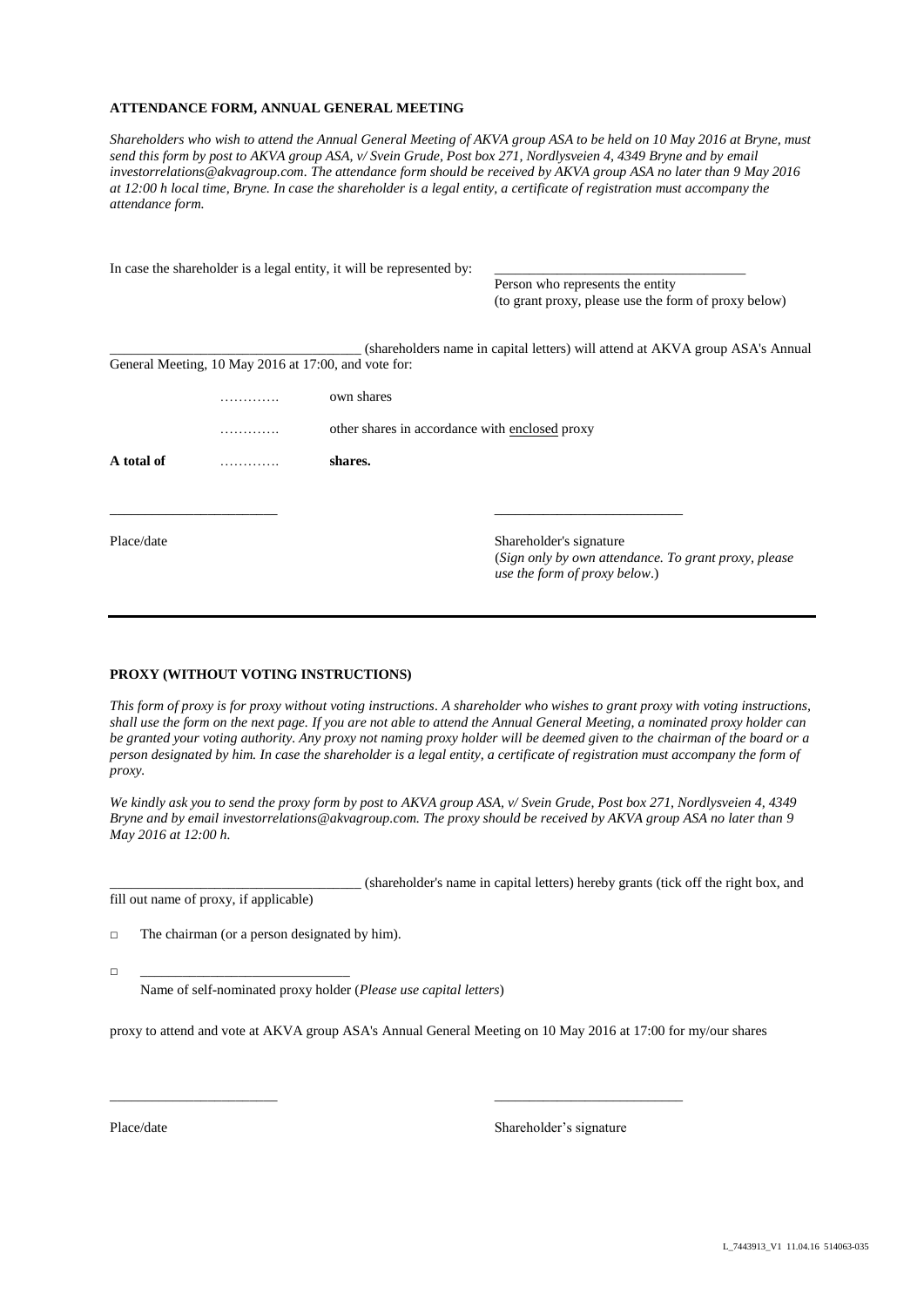### **PROXY WITH VOTING INSTRUCTIONS**

*This form of proxy is for proxy with voting instructions. If you are not able to attend the Annual General Meeting, a nominated proxy holder can be granted your voting authority. Any proxy not naming a proxy holder will be deemed given to the chairman of the board or a person designated by him. In case the shareholder is a legal entity, a certificate of registration must accompany the form of proxy.*

*We kindly ask you to send the proxy form by post to AKVA group ASA, v/ Svein Grude, Post box 271, Nordlysveien 4, 4349 Bryne and by email investorrelations@akvagroup.com. The proxy should be received by AKVA group ASA no later than 9 May 2016 at 12:00 h.*

\_\_\_\_\_\_\_\_\_\_\_\_\_\_\_\_\_\_\_\_\_\_\_\_\_\_\_\_\_\_\_\_\_\_\_\_ (shareholder's name in capital letters) hereby grants (tick off the right box, and fill out name of proxy if applicable)

□ The chairman (or a person designated by him).

□ \_\_\_\_\_\_\_\_\_\_\_\_\_\_\_\_\_\_\_\_\_\_\_\_\_\_\_\_\_\_

Name of self-nominated proxy holder (*Please use capital letters*)

proxy to attend and vote at AKVA group ASA's Annual General Meeting on 10 May 2016 at 17:00 for my/our shares. The votes shall be submitted in accordance with the instructions below. Please note that **any items below not voted for (not ticked off), will be deemed as an instruction to vote "in favour" of the proposals in the notice.** Any motion from the floor, amendments or replacement to the proposals in the agenda, will be determined at the proxy holder's discretion. In case the contents of the voting instructions are ambiguous, the proxy holder will base his/her understanding on a reasonable understanding of the wording of the proxy. Where no such reasonable understanding can be found, the proxy may in his/her discretion refrain from voting.

|     | Agenda AGM 2016                                                                                     | In favour | <b>Against</b> | <b>Abstention</b> |
|-----|-----------------------------------------------------------------------------------------------------|-----------|----------------|-------------------|
| 2   | Election of chair of the meeting and of a person to co-sign the<br>meeting minutes                  | □         | п              | □                 |
| 3   | Approval of the notice to the meeting and the agenda                                                | □         | □              | □                 |
| 4.1 | Presentation of business activities                                                                 |           |                |                   |
| 4.2 | Approval of the 2015 annual accounts, and the annual report                                         | п         | □              | □                 |
| 4.3 | Determination of board members' remuneration                                                        | $\Box$    | □              | $\Box$            |
| 4.4 | Determination of Nomination Committee members' remuneration                                         | □         | □              | □                 |
| 4.5 | Approval of auditor's fees                                                                          | □         | □              | □                 |
| 4.6 | Election of auditor                                                                                 | □         | $\Box$         | $\Box$            |
| 4.7 | Advisory vote on the board's guidelines for the remuneration of<br>leading employees                | □         | $\Box$         | □                 |
| 4.8 | Approval of the board's guidelines for share-linked incentive<br>arrangements for leading employees | $\Box$    | $\Box$         | $\Box$            |
| 4.9 | Consideration of the board's statement on corporate governance                                      | □         | □              | □                 |
|     | 4.10 Election of board members                                                                      | □         | □              | □                 |
|     | 4.11 Election of Nomination Committee members                                                       | □         | $\Box$         | □                 |
| 5   | Authorization to increase the share capital                                                         | □         | □              | □                 |
| 6   | Authorisation to purchase own shares                                                                | □         | □              | □                 |
| 7   | Authorisation to the board to approve the distribution of dividends                                 | □         | □              | □                 |

Place/date (Shareholder's signature)